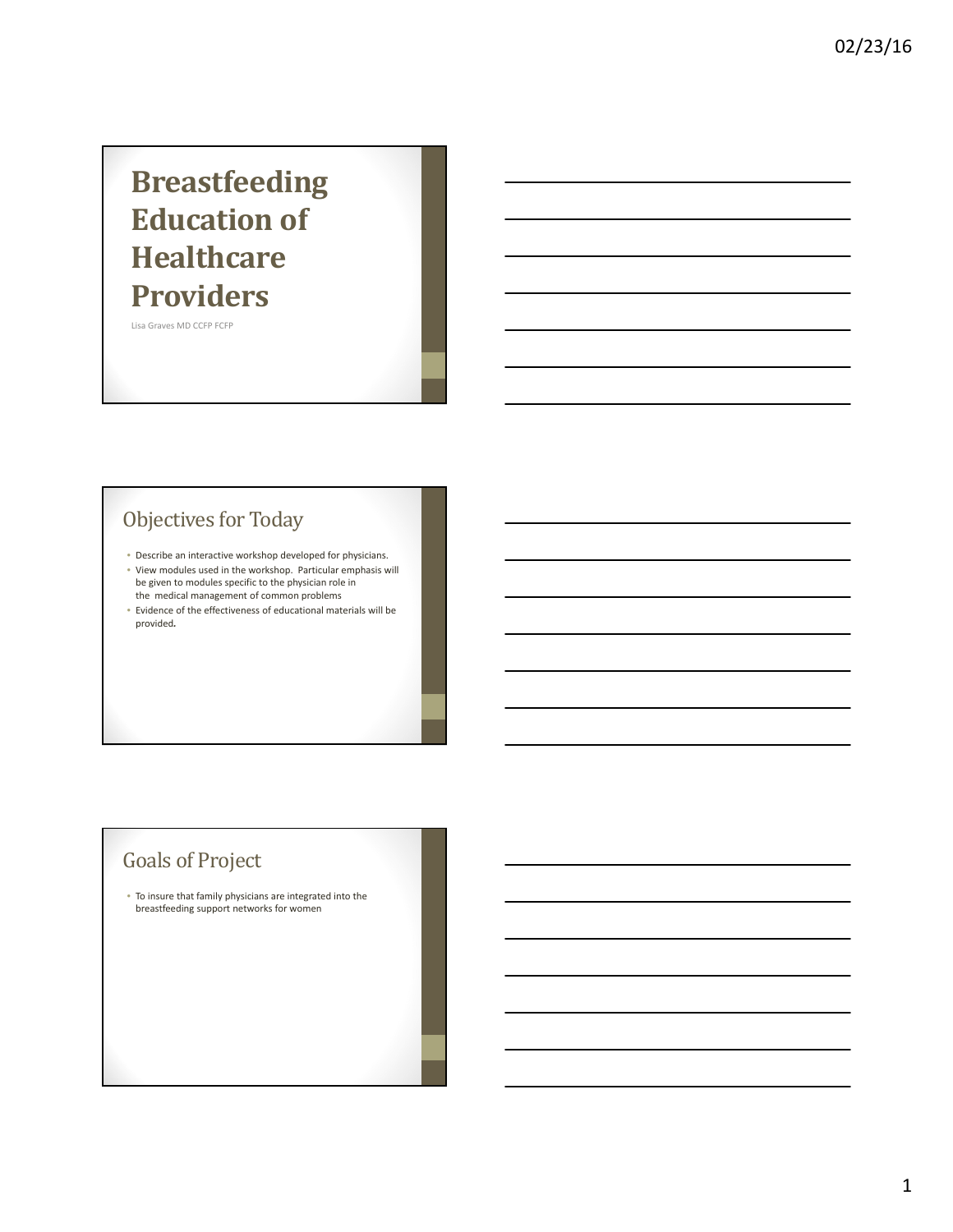### Development of Educational Content

- First developed at McGill
- Results of McGill project published • Srinivasan, A, Graves, L, D'Souza, V. Effectiveness of a 3‐hour breastfeeding course for family physicians. Canadian Family Physician 2014 volume 60:e601‐e606.
- Modification of material to address needs of family physicians both working in and outside of Family Health Teams
- Linked to BFI

### **Current Partnerships**

- Bruyere Centre (thanks to Dr. Mireille St. Jean)
- Ontario College of Family Physicians (thanks to Dr. Pat Mousmanis and Vincenza Piccolo)

## Thanks to the original Team at McGill

- Anjana Srinivasan, MDCM CCFP IBCLC
- Carole Dobrich, RN IBCLC
- Howard Mitnick, MDCM, CCFP
- Lisa Graves, MD CCFP FCFP
- Meira Stern, MDCM IBCLC
- And we acknowledge… Perle Feldman MDCM CCFP FCFP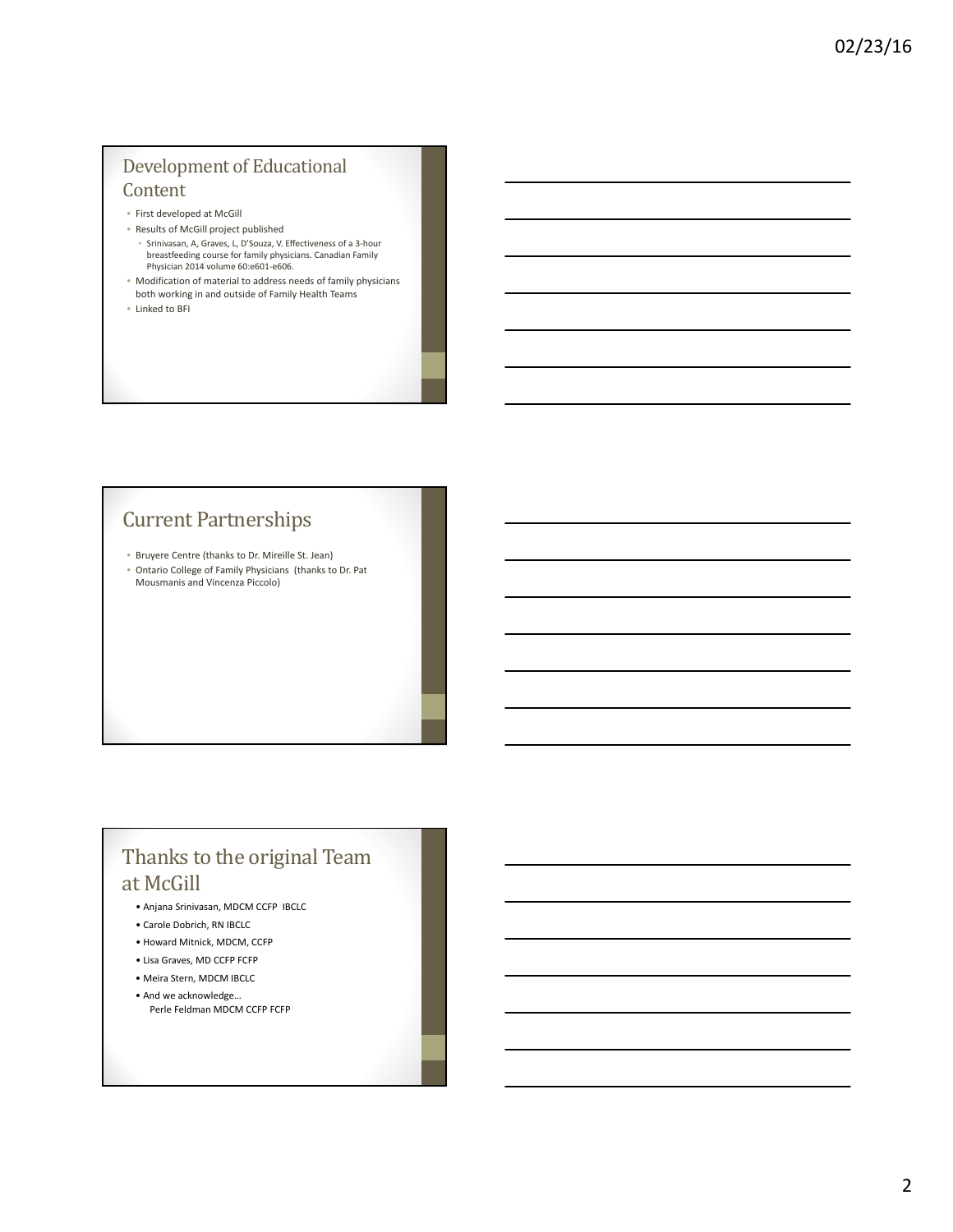### Thanks to current working group at St.Michael's Hospital Department of Family and Community Medicine

- Seema Bhandarkar
- Nasreen Ramji
- Noor Ramji • Lisa Graves
- AND
- Pat Mousmanis

Content developed

• Support staff content

• Family physician content

### Educational Content for Support Staff

- What is BFI?
- Why is this important?
- What is the important role of support staff in supporting breastfeeding families?
- 30 minute presentation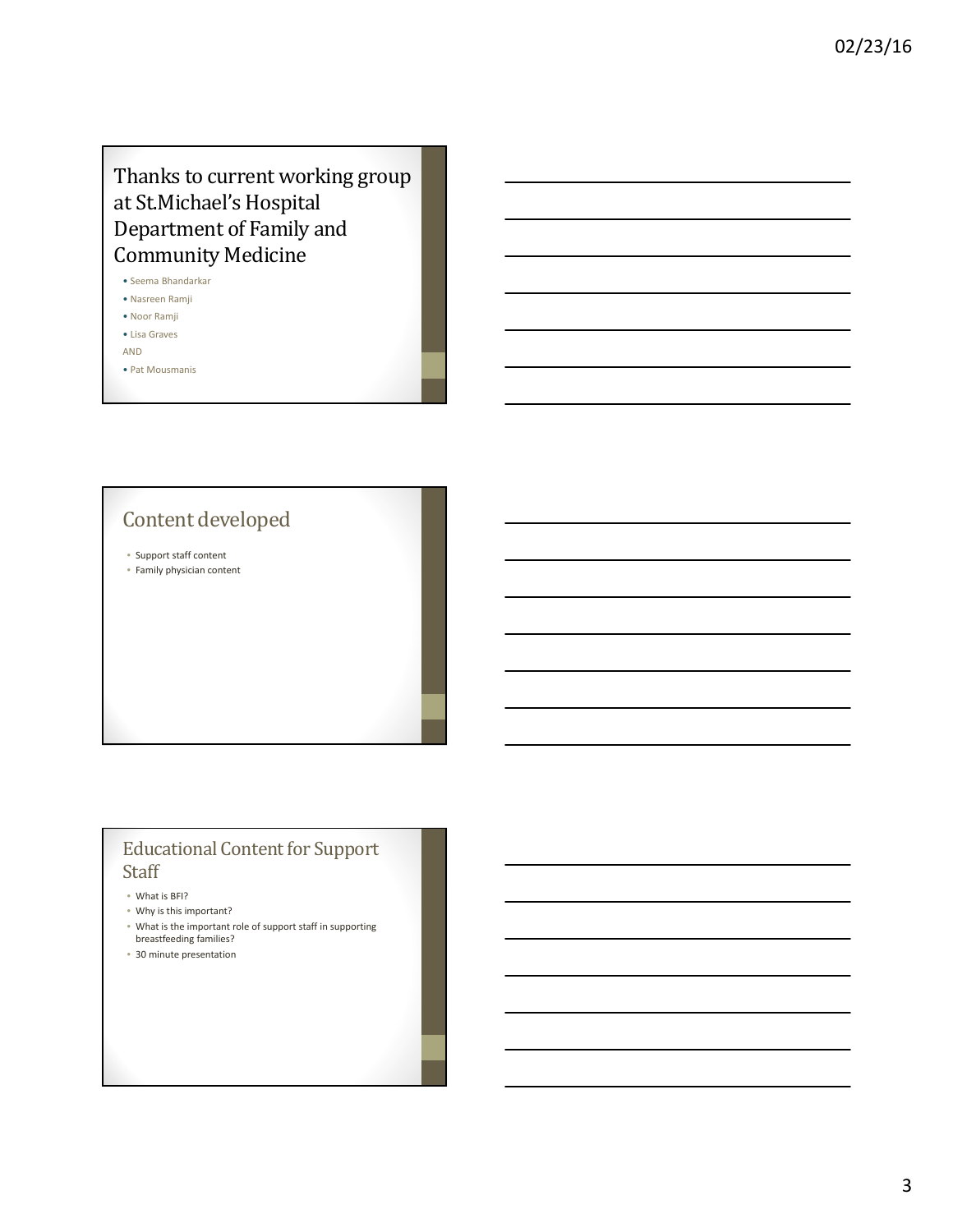### Educational Materials for Family Physicians: A Case-based course covering

- 1. Prenatal breastfeeding support (includes introduction to BFI)
- 2. Breastfeeding support at birth and in the hospital
- 3. Infant attachment at the breast The Latch
- 4. Breastfeeding and pain
- 5. Breastfeeding and breast lumps
- 6. Medications, drugs and breastfeeding
- 7. Breastmilk production issues

### Course Objectives:

- To inform you of the evidence and knowledge base for initiating, supporting and promoting breastfeeding.
- To provide you with basic skills in breastfeeding management, including indications for referral to a lactation specialist.
- To harmonize the information available to all members of the healthcare team.
- To equip you with the knowledge base necessary to make lasting policy and practice changes within the framework of the Baby‐Friendly Initiative.

### Stations covered in the workshop

- Prenatal breastfeeding support
- Skin to skin and breastfeeding at birth
- 1st postpartum visit/latch
- Techniques related to breastfeeding
- Pain
- Infant issues affecting breastfeeding
- Ankyloglossia and frenotomy
- Breast lumps
- Breastfeeding and drugs and medication
- Milk supply issues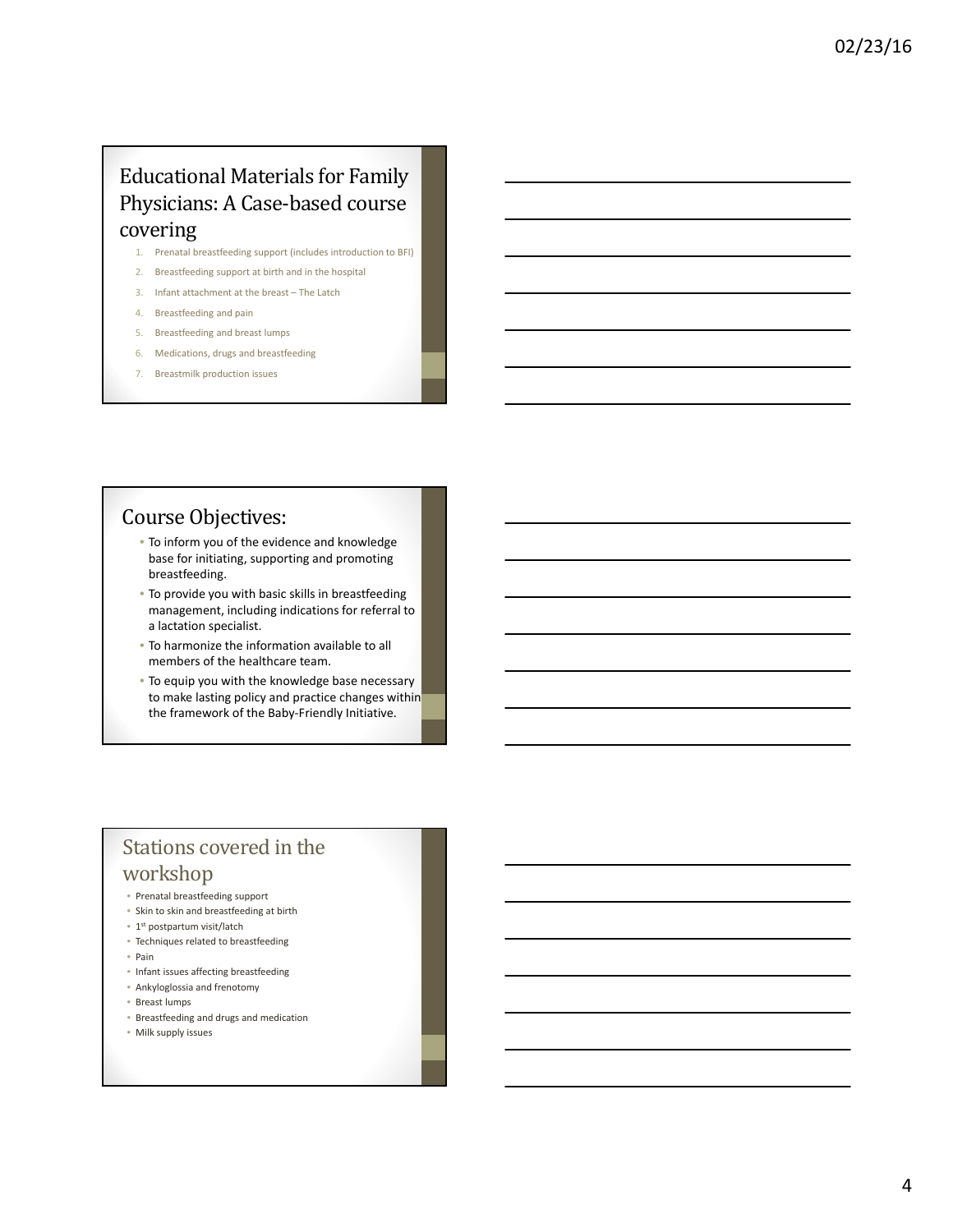### **Instructors**

- Pat Mousmanis
- Mireille St‐Jean
- Jobin Varughese
- Lisa Graves

# Workshops so far...

- Brampton
- Whitby
- Peterborough • London
- Windsor
- Ottawa
- Owen Sound
- Toronto

| R)             | $\mathbf{X}$ |
|----------------|--------------|
| $\overline{a}$ | ٠            |
| 91             | 91           |
| $\overline{a}$ | ×            |
| $^{18}$        |              |
| 71             | 78           |
|                |              |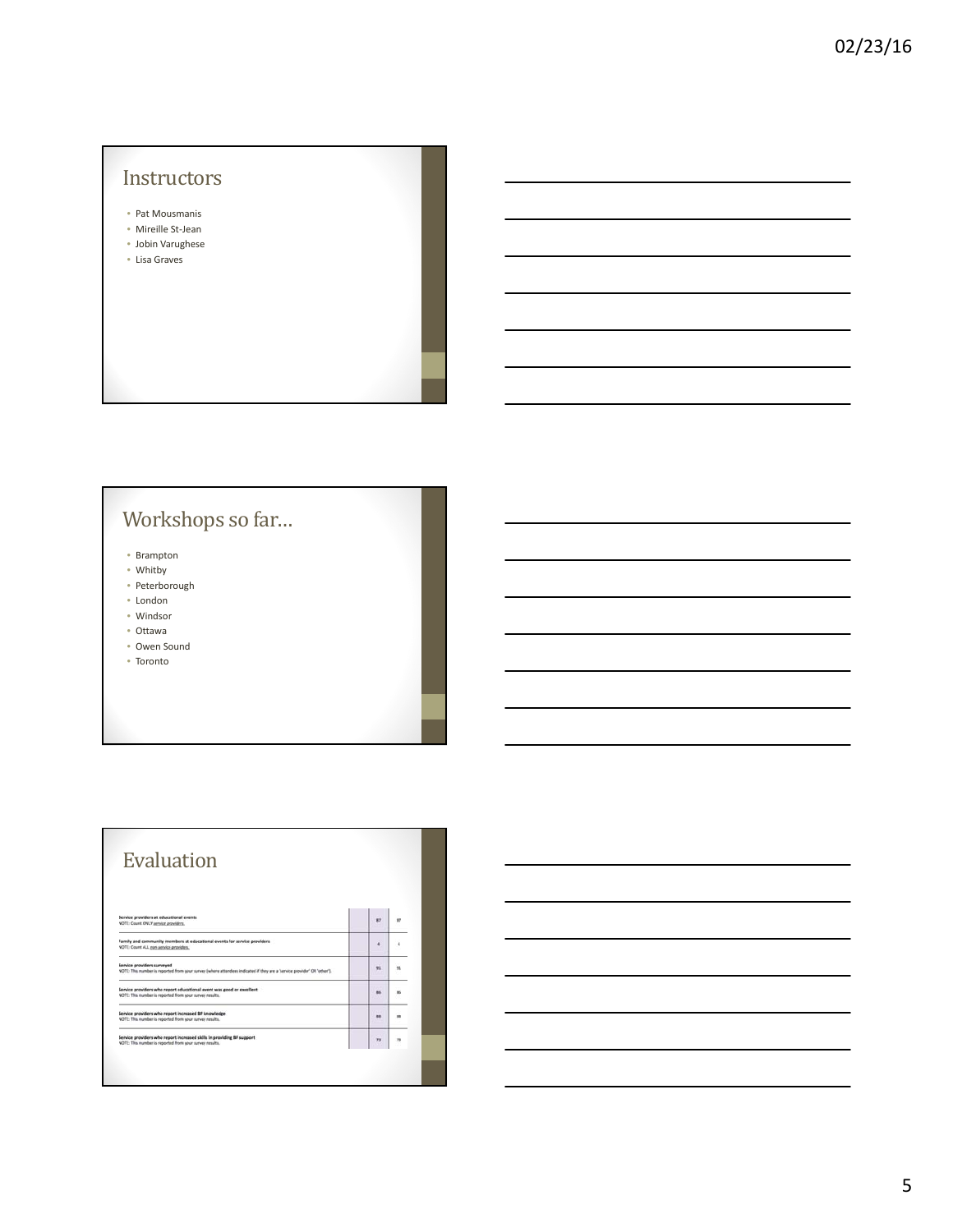### Breastfeeding messages added to:

- Infant mental health presentation (April 2015)
- Infant and toddler nutrition presentations through the Canadian College of Family Physicians including Train the Trainer (October 2014 Ontario, November 2015 National)
- Substance use in pregnancy presentations (September 2015)

#### Station 5: Pain



• Anais is 1 month postpartum • She is suffering from breast and nipple pain

• You reviewed her latch and positioning technique and felt it was adequate

• What else do you want to know?

• What is your differential diagnosis?

#### OUCH ! What could it be?

#### Approach to breast/nipple pain:

- Take 5 minutes for a brief history and physical exam
- Most common cause of breast/nipple pain: **LATCH**
- What else could it be?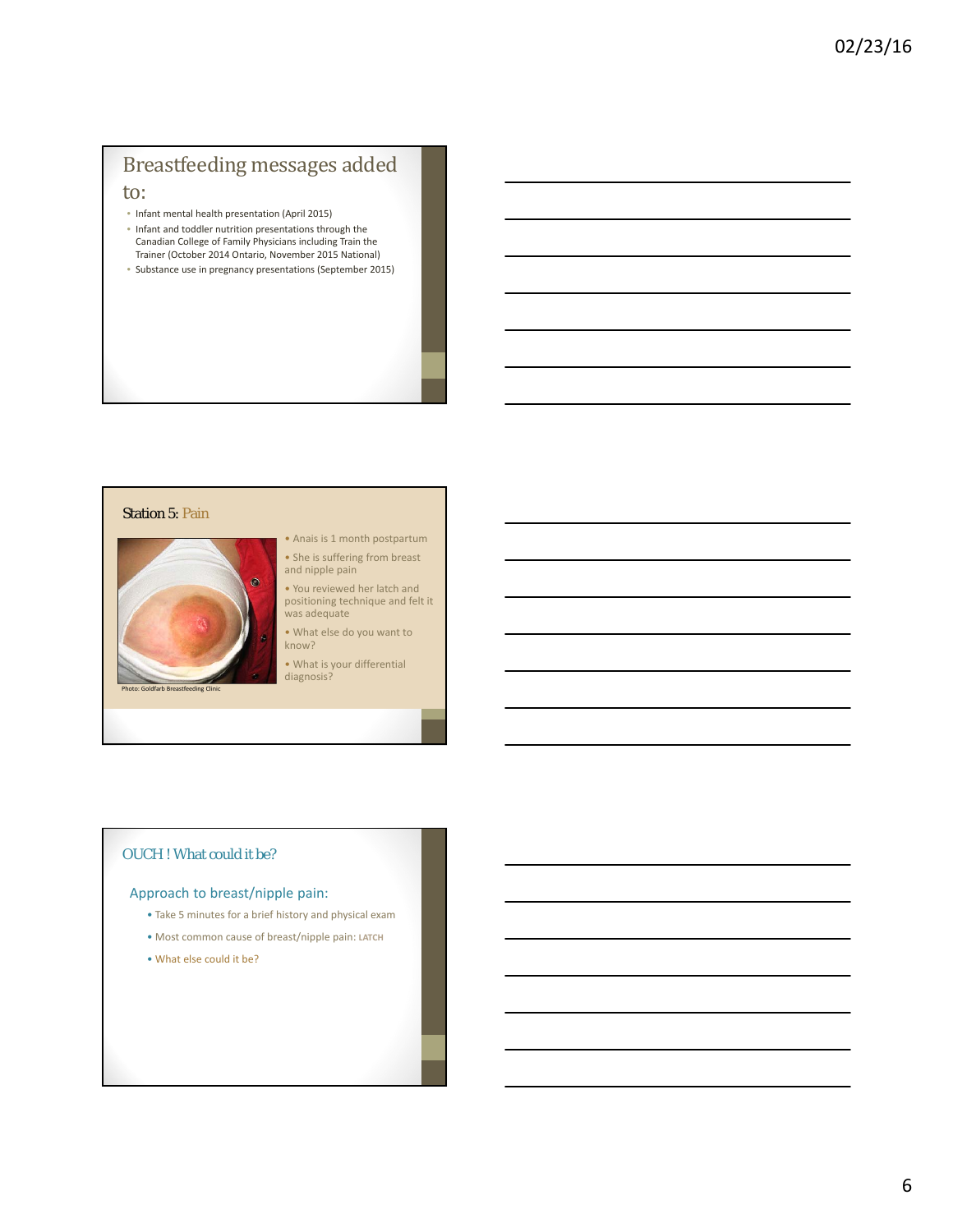



#### Risk factors for mastitis

- incomplete breast emptying leading to milk stasis
- nipple fissures, cracks or sores from a poor latch
- change in frequency of feeding (either more or less frequent)
- stress/fatigue, or maternal illness
- maternal anemia or malnutrition
- pressure on the breast (tight bra, car seatbelt)

### Examination:



- may be an abrasion on nipple
- tender axillary nodes
- hot, painful, hard, red area of the breast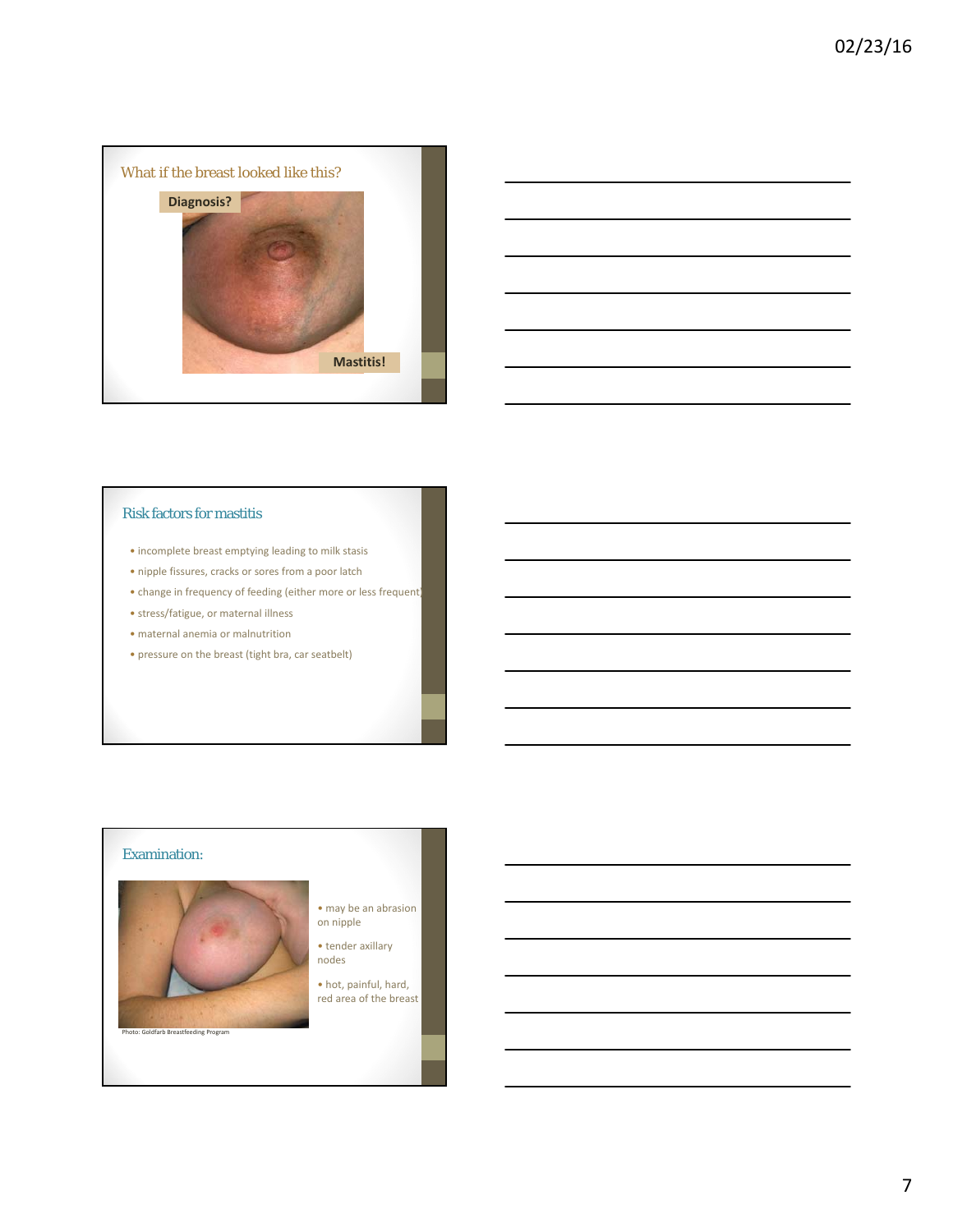

#### Management of mastitis

- Cold compresses
- Breastfeed and/or extract milk often  $\rightarrow$  have baby nurse on affected side first
- NSAIDs
- Antibiotics for 10‐14 days: ‐ Cloxacillin (500 mg qid), Cefadroxil, Cephalexin, or Amoxicillin‐Clavulanic acid (875 mg bid)
	- If allergic to Penicillin  $\rightarrow$  Clindamycin (300 mg tid/qid)
- **Correct the latch!!!**

#### Abscess



**Management:**

- Ultrasound
- Drainage by needle or open
- **Can develop from a mastitis:** • If treated within 2.7 days, low risk of abscess.
- If treatment delayed > 4 days  $\rightarrow$  11% risk of abscess.
- General risk of abscess formation is 5‐11%.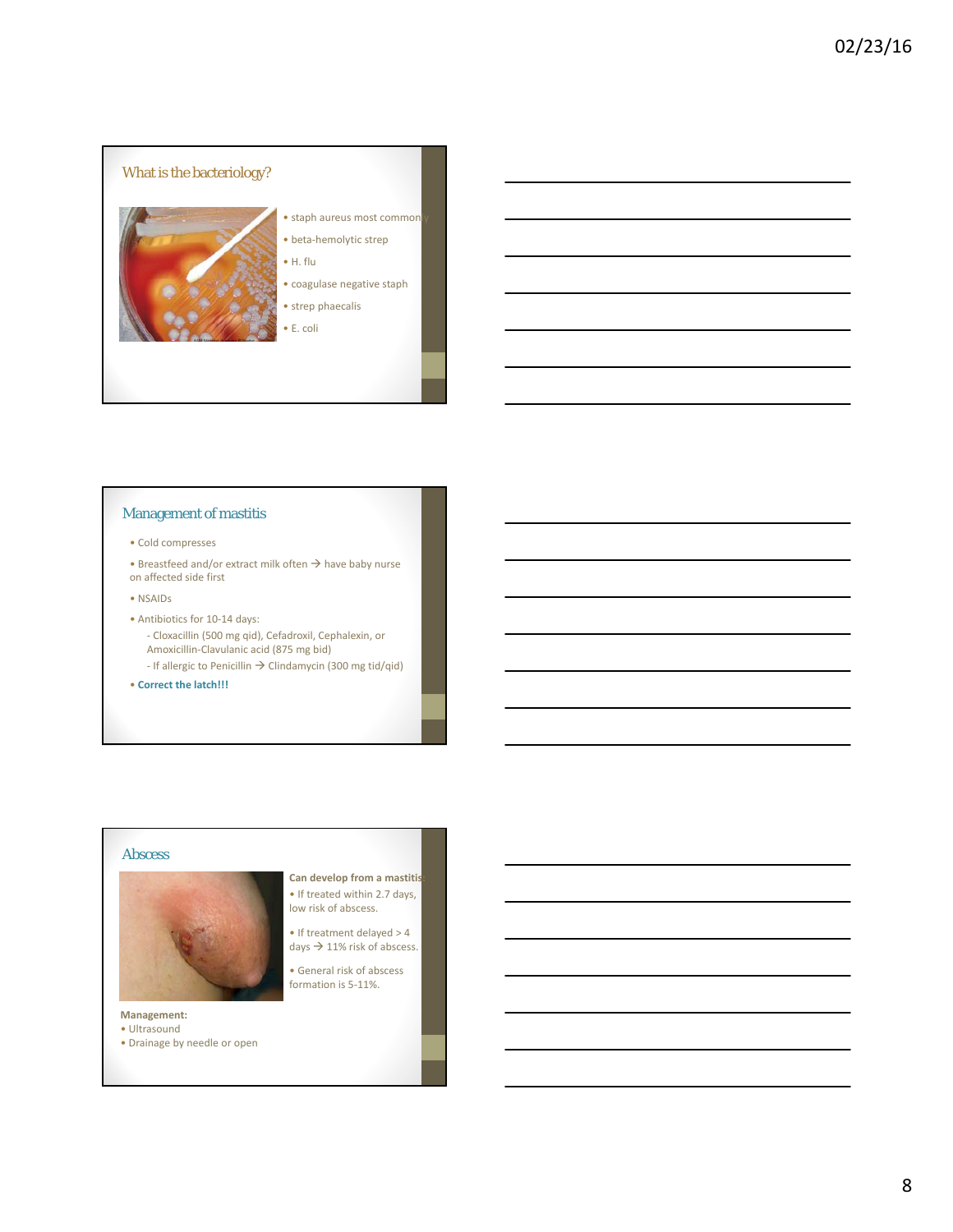

#### Diagnosis?

#### • Probiotics for the mother as adjunctive or preventive treatment.

**Candida:**

• 1% Gentian Violet in aqueous sol'n qd for mother and infant  $x$  4 - 7 days • Grapefruit seed extract 250 mg TID PO • Fluconazole 400 mg stat, then 100 mg bid x 2 - 4 weeks; 3-6 mg/kg for infant pr<mark>n</mark> • Oral nystatin liquid 1 ‐ 2 ml qid for infant IF there are signs of thrush.

dfarb Breastfeeding Clinic <br>
• Canesten cream

#### Nipple vasospasm



Pain during or in between feeds, associated with the nipple turning white, purple or deep red.

eding Clinic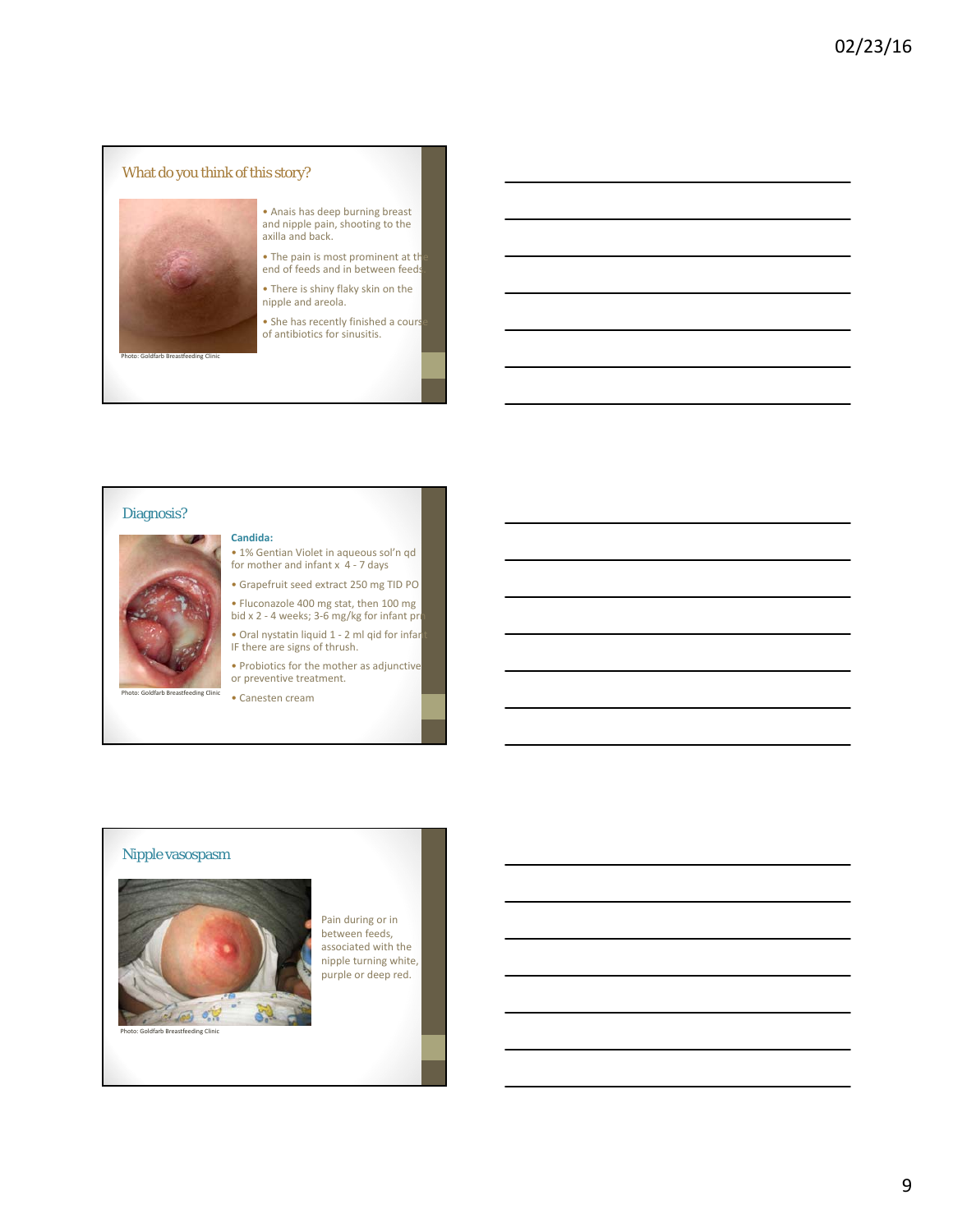#### Treatment of painful nipple vasospasm

• Fix latch

- Warm compresses and protection from cold
- Assess oral cavity: is there a tongue‐tie??
- Medication:
- ‐ Vitamin B6 200mg x 5 d, then 25‐50mg qd,
- ‐ Magnesium 500 mg bid and Calcium 1000 mg bid ‐ Nifedipine XL 20 ‐ 30 mg oral.
- ‐ Evening primrose oil
- ‐ Omega fatty acids

#### Station 9: Breastfeeding and Drugs and **Medications**

Mimi is a 25 year‐old woman who is currently 28 weeks pregnant. This is her first baby. So far her pregnancy has been uncomplicated. With her hand on the door knob leaving your office, she says the following:

"*I have been afraid to mention this but I like to smoke every once in a while. I haven't smoked anything since I knew I was pregnant. I can hardly wait until after the baby is born to have a smoke. Do you think I could still breastfeed?*"

**What can you tell her about smoking and breastfeeding?**

**What about drugs and alcohol?**

**What about medication?**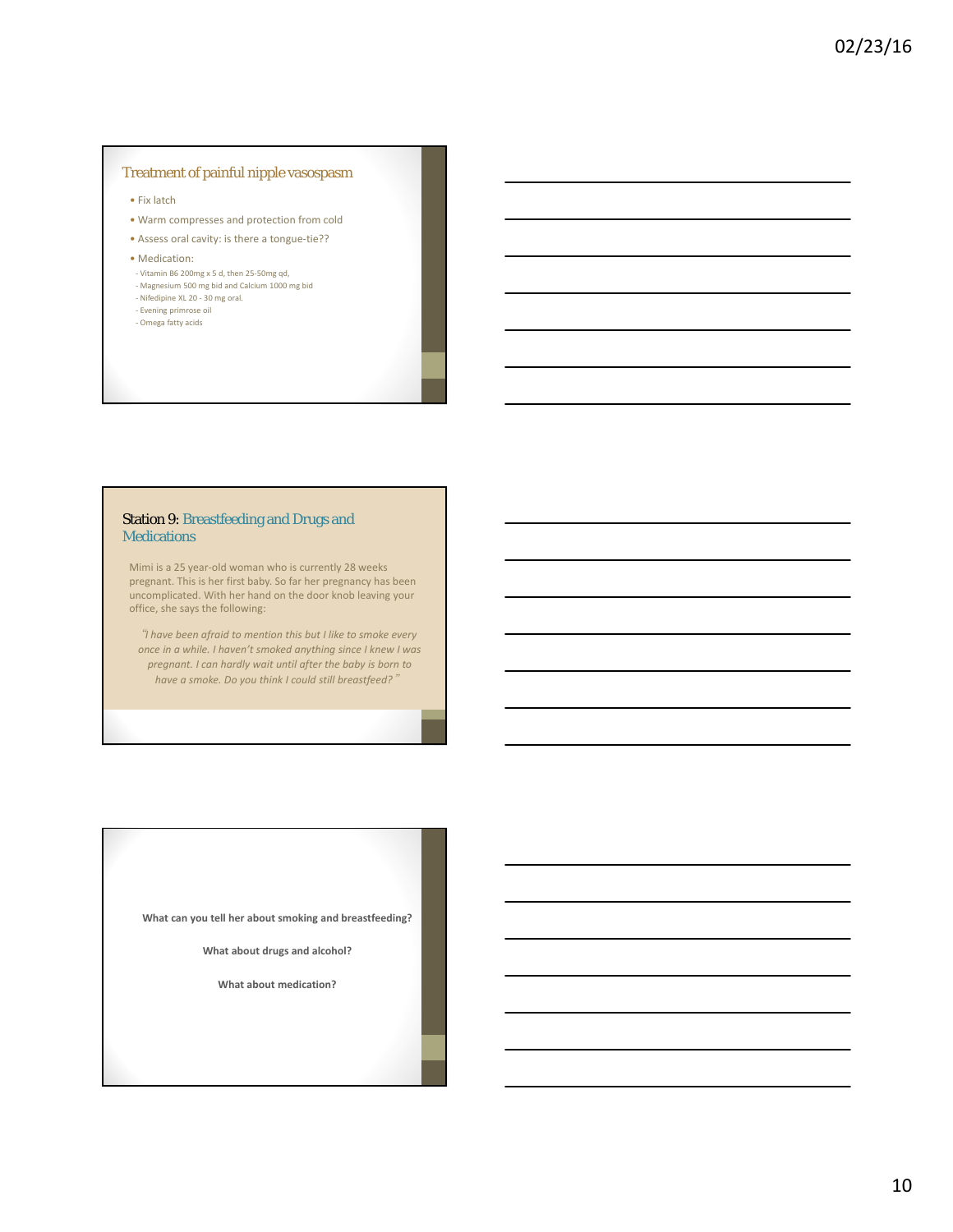

#### Do I need to abstain from alcohol?

• The infant is exposed to very small amounts of the alcohol ingested by the mother, but detoxifies it at half the rate of adults (especially in the first few weeks of life).

• Can consult Motherisk recommendations and table.

• Avoid heavy drinking  $\rightarrow$  it can decrease milk production and interfere with mother's ability to care of infant.

*(Koren G, Drinking alcohol while Breastfeeding. Motherisk Update, Can Fam Phys., 2002).*

|                                                                                                                   | Mot her's<br><b>Weight</b> |          |      | No. Of Driving* (Nours : Minutes) |                 |         |           |              |           |              |              |       |       |
|-------------------------------------------------------------------------------------------------------------------|----------------------------|----------|------|-----------------------------------|-----------------|---------|-----------|--------------|-----------|--------------|--------------|-------|-------|
| <b>Beststart/Motherisk</b>                                                                                        | <b>RG</b> Chal             |          | z    |                                   |                 |         |           |              |           |              |              |       | u     |
|                                                                                                                   | 40.8 (90)                  | $2 - 60$ | 5:40 | 8:55                              | 1:20            | 14.50   | 12:00     | 79-50        | $22 - 40$ |              |              |       |       |
| alcohol and                                                                                                       | 43.11951                   | 2:48     | 5/32 |                                   | <b>INA</b>      | 13:52   | 16/33     | <b>19.25</b> | 22.0      |              |              |       |       |
| breastfeeding table<br>Koren G., Drinking alcohol while<br>breastfeeding. Motherisk Update.<br>CFP 2002; 48:39-41 | 45.4 (100)                 | 242      | 525  | 8:02                              | 05              | 13:34   | 16:17     | 19:00        | 29.43     |              |              |       |       |
|                                                                                                                   | 47.6 (105)                 | 2:39     | 5:10 | 743                               | <b>ID-12</b>    | 12-18   | 15:57     |              | 2116      | 23:56        |              |       |       |
|                                                                                                                   | 49.9 (193)                 | 2:36     | 5:Lt | 7:49                              | 10-25           | 13:01   | 15:38     |              | 20-50     | 23/22        |              |       |       |
|                                                                                                                   | 52.2 (15)                  | 2:33     | 5:06 | $2 - 36$                          | 60              | 12:46   | 15.19     | 12:52        | 20:25     | 22:59        |              |       |       |
|                                                                                                                   | <b>54.4 (120)</b>          | 2:30     | 5:00 | 7:36                              | 10:00           | はま      | 15:01     | 17:38        | 20:01     | 22:32        |              |       |       |
|                                                                                                                   | 54.7 (125)                 | 227      | 454  | 222                               | 949             | 1214    | 14:44     | 1211         | 10-18     | 22:06        |              |       |       |
|                                                                                                                   | 59.0 (138)                 | 2:34     | 4.49 | 243                               | 全站              | $12-03$ | 14:27     | $16 - 52$    | 1916      | 2545         |              |       |       |
|                                                                                                                   | 41.2 (035)                 | 221      | 4:43 | 765                               | 9.27            | 11.49   | 14:11     | M-TX         | 18-35.    | 29.92        | 23.39        |       |       |
|                                                                                                                   | <b>43.5 (540)</b>          | $2 - 78$ | 4.38 | 6.58                              | 9:11            | 11:32   | 1354      | w<br>d5      | th: 35    | 20:54 23:56  |              |       |       |
|                                                                                                                   | 65.8 (HS)                  | 2%       | 433  | 6:50                              | 9.01            | 11:24   | 13:45     | 15.58        | 読书        | 20:32        | 22:49        |       |       |
|                                                                                                                   | 48.0 (150)                 | 234      | 429  | 6:43                              | 658             | 11:12   | 13:27     | 15.4         | $17 - 56$ | 30:30        | 22.25        |       |       |
|                                                                                                                   | 76.3 (195)                 | 20       | 434  | 6:36                              | 8.48            | 12:04   | 1313      | 医器           | 27:37     | 19:45        | 22:02        |       |       |
|                                                                                                                   | <b>72.6 (160)</b>          | 2:50     | 4:20 | 4/30                              | 8:40            | 10:50   | 13:00     | 15:50        | 12.20     | <b>19:30</b> | 25:40        | 23:50 |       |
|                                                                                                                   | 24.8 (145)                 | 2:07     | 4.15 | 4:23                              | 新型              | 10-39   | $12 - 42$ | <b>M44</b>   | 12:02     | 59.55        | 25.08        | 2150  |       |
|                                                                                                                   | 72,1 (728)                 | 2:65     | 4%   | 4c37                              | 8:23            | 10:29   | 12:34     |              | 361406    | 18.52        | 20:57        | 23.03 |       |
|                                                                                                                   | 79.3 (175)                 | 2:03     | 4.97 | 6:31                              | R <sub>34</sub> | 1618    | 12:22     | 14:26        | W.29      | 地33          | 20:37        | 22.40 |       |
|                                                                                                                   | <b>BLA CIRCI</b>           | $2 - 01$ | 4:55 | 6:05                              | B:07            | 10:08   | 1250      | 14:52        | 36.54     | 1815         | 20:17        | 22:99 |       |
|                                                                                                                   | <b>R3.9 (385)</b>          | 159      | 3:59 | 5.59                              | 159             | 559     | 11:59     | 33:59        | 15:59     | $12-54$      | 19.58        | 21:58 | 23.58 |
|                                                                                                                   | <b>86.2 (190)</b>          | 158      | 3:56 | 554                               | 152             | 9.50    | 19.49     | 13:46        | 19:44     | (24)         | 19:40        | 29.58 | 23:36 |
|                                                                                                                   | 88.5 (795)                 | 154      | 3:52 | 5.48                              | TA4             | 940     | $11-17$   | 11:33        | Ph-29     | 12:26        | TR:22        | 21:58 | 2114  |
|                                                                                                                   | 90.7 (200)                 | 154      | 3.49 | 5.43                              | 7:18            | 9:32    | 11:27     | 设置           | 1516      | 17:10        | <b>79.05</b> | 30-98 | 22:54 |
|                                                                                                                   | 93.0 (20%)                 | 152      | 3.45 | 5:38                              | 73              | $9-24$  | mm        | 13:00        | 15:02     | 16.55        | Ur.dk        | 20:41 | 22:34 |
|                                                                                                                   | 95.3 (210)                 | 151      | 342  | 3:33                              | 724             | 9%      | 11:07     | 12:50        | 14:49     | <b>Modi</b>  | 98.32        | 20:21 | 2254  |

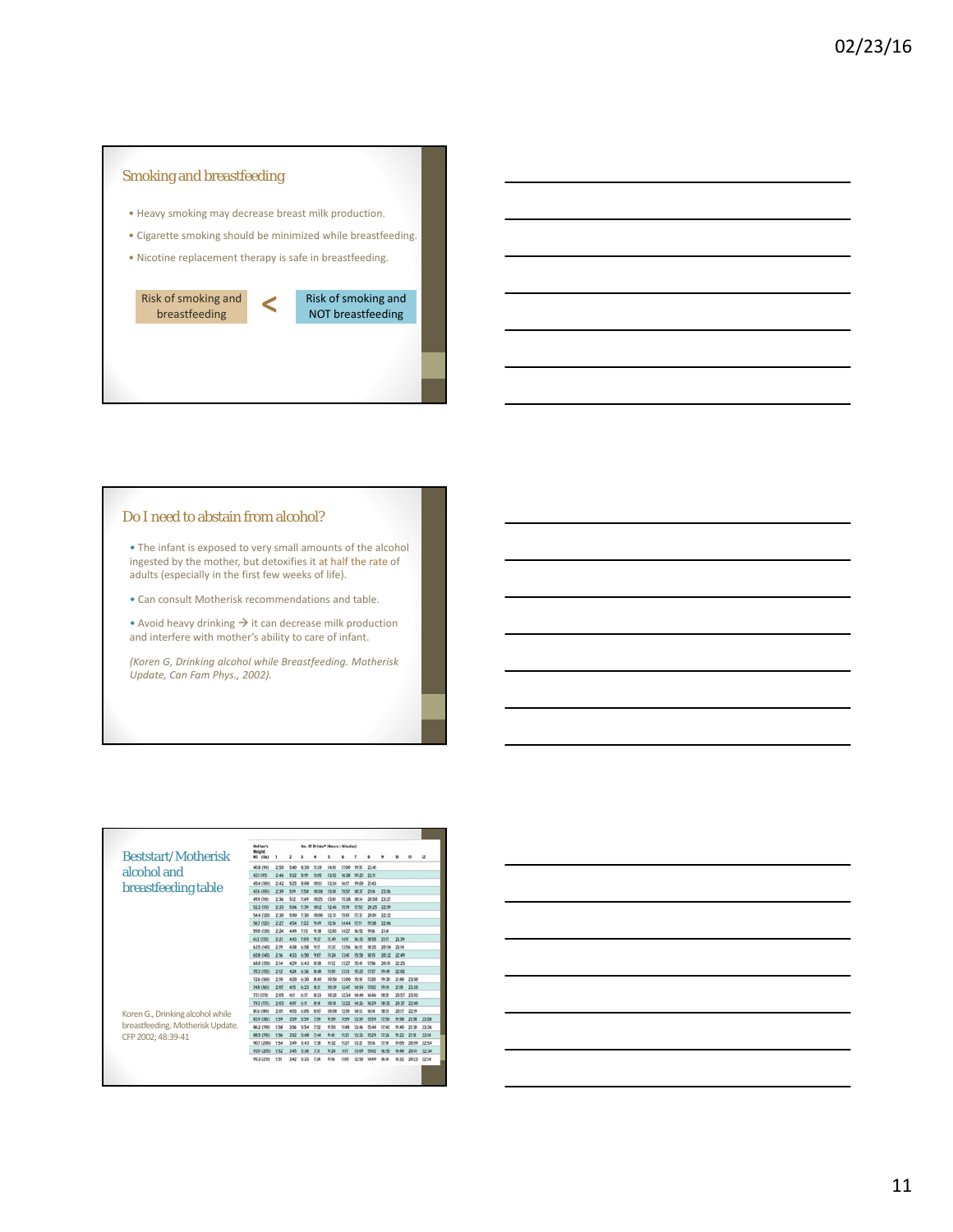#### What are your recommendations about drug use and breastfeeding?

#### **www.addictionpregnancy.ca**

Pregnancy‐Related Issues in the Management of Addictions (PRIMA): A Reference for Care Providers

#### Medications and breastfeeding:

#### **Watch out for:**

- Estrogens, pseudoephedrine, ergots, bromocriptine  $\rightarrow$  may decrease breastmilk production.
- Demerol  $\rightarrow$  may lead to neurobehavioral effects in infant.
- ACE inhibitors  $\rightarrow$  avoid in neonates.
- Sulfonamides  $\rightarrow$  avoid in neonates.
- Codeine
- Fluoxetine

However, most medications are OK while breastfeeding.

#### Breastfeeding and imaging

• CTs and MRIs with contrast: **safe** for breastfeeding mothers according to American College of Radiology:

**< 0.04% of maternal contrast dose in breastmilk, of which only 0.8% absorbed by baby.**

• Nuclear tests using radioactive compounds: suggest various periods of temporary breastfeeding cessation based on compound and type of test (more info in Hale).

• Most dangerous: radioactive iodine for thyroid ablation